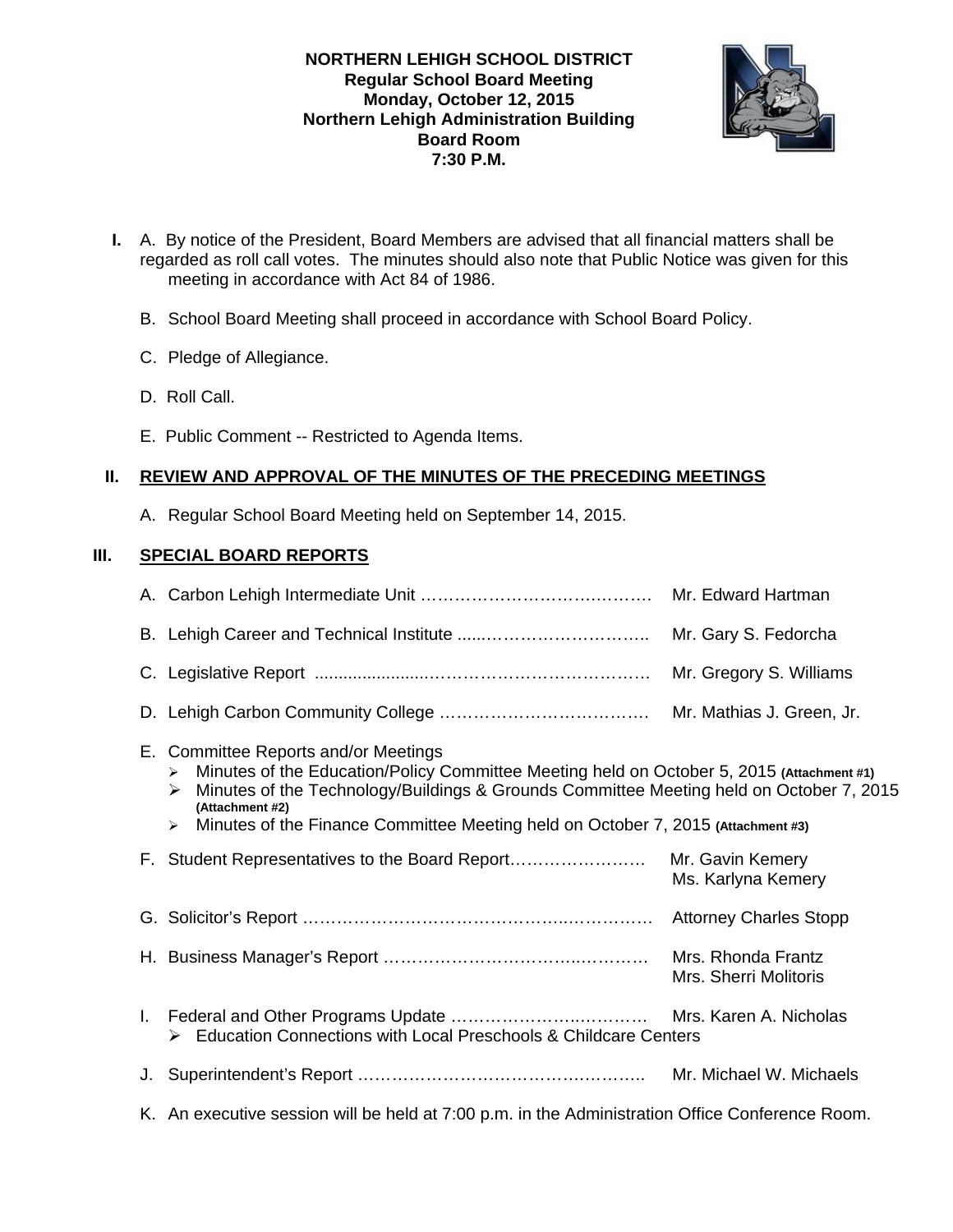| IV. | <b>PERSONNEL</b>                                                                                                                                   |                                                                                                                                                                                |  |  |  |
|-----|----------------------------------------------------------------------------------------------------------------------------------------------------|--------------------------------------------------------------------------------------------------------------------------------------------------------------------------------|--|--|--|
|     | A. Appointment                                                                                                                                     |                                                                                                                                                                                |  |  |  |
|     | 1.<br>Instructional                                                                                                                                |                                                                                                                                                                                |  |  |  |
|     | <b>Ryan Stillwell</b><br>Assignment:                                                                                                               | <b>Temporary Vacancy Replacement</b><br>Slatington Elementary School Special Education<br>Teacher replacing an employee on family medical leave.                               |  |  |  |
|     | Salary:                                                                                                                                            | Substitute Teacher Rate Days 1-30; Day 31 and beyond<br>\$46,200. (Step 1 Bachelors on the 2015-2016 CBA<br>Salary Schedule)                                                   |  |  |  |
|     | Effective:<br><b>Termination Date:</b>                                                                                                             | October 2, 2015<br>Upon return of full time teacher                                                                                                                            |  |  |  |
|     | 2.<br>Non-Instructional                                                                                                                            |                                                                                                                                                                                |  |  |  |
|     | a. Connie Graaf<br>Assignment:                                                                                                                     | Cook's Helper Peters Elementary School replacing Judy<br>VanHorn who was transferred to Slatington Elementary                                                                  |  |  |  |
|     | Salary:                                                                                                                                            | \$9.00 Per Hour Monday-Friday, 2.5 Hours Per Day/180<br>Student Days a school year plus additional cleaning<br>days as needed (2013-2017 Educational Support Personnel<br>CBA) |  |  |  |
|     | Effective:<br>October 13, 2015<br>* Pending Verification of Missing Personnel File Items<br>*60 Day probationary period ending December 11, 2015   |                                                                                                                                                                                |  |  |  |
|     | b. Janice Herzog                                                                                                                                   |                                                                                                                                                                                |  |  |  |
|     | Assignment:                                                                                                                                        | <b>Emotional Support Aide Peters Elementary School</b><br>replacing Emotional Support Aide who was transferred to<br>PCA for student #2390092                                  |  |  |  |
|     | Salary:                                                                                                                                            | \$11.40 Per Hour Monday-Friday, 11:15-3:45 pm up to<br>180 Student Days a school year plus additional 20 Hrs<br>for Staff Development according to language in MOU             |  |  |  |
|     | September 21, 2015<br>Effective:<br>* Pending Verification of Missing Personnel File Items<br>*60 Day probationary period ending November 19, 2015 |                                                                                                                                                                                |  |  |  |
|     | c. Jennifer Kuhns*                                                                                                                                 |                                                                                                                                                                                |  |  |  |
|     | Assignment:<br>Salary:                                                                                                                             | Lunch Room Monitor Slatington Elementary School<br>\$10.40 Per Hour/ 2 Hours per day on an as needed<br>basis                                                                  |  |  |  |
|     | Effective:<br>* Pending Verification of Missing Personnel File Items<br>*60 Day probationary period ending December 11, 2015                       | October 13, 2015                                                                                                                                                               |  |  |  |
|     |                                                                                                                                                    |                                                                                                                                                                                |  |  |  |

### B. Family Medical Leave

- 1. Approve the request of employee #6895 to take a Family Medical Leave beginning on or about January 8, 2016, for the birth of her first child. Employee will be using accumulated sick days. Upon exhaustion of sick days, she is requesting a twelve week family medical leave. At the end of the family medical leave, employee is requesting an unpaid leave of absence for the remainder of the 2015-2016 school year. Employee plans to return to her current teaching position at the beginning of the 2016-2017 school year.
- 2. Approve the request of employee #1410 to take a Family Medical Leave beginning on or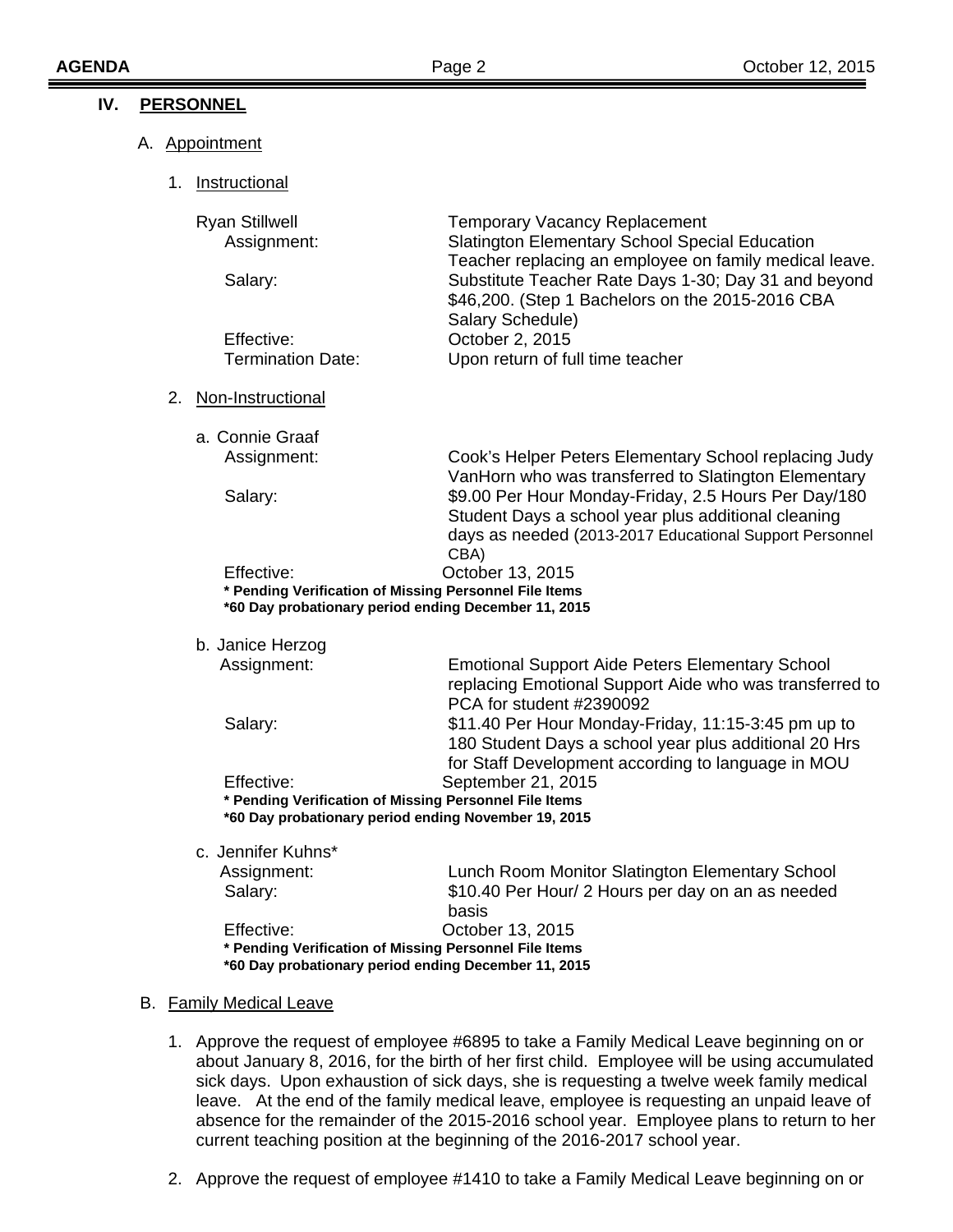about September 18, 2015 for her own medical reasons. Employee will be using five (5) personal days and fifty-three (53) sick days. Upon exhaustion of sick days, employee is requesting a twelve week family medical leave. Employee plans to return to her current teaching position upon the release from her attending physician.

- 3. Approve the request of employee #4600 to take a Family Medical Leave beginning on or about December 2, 2015 for her own medical reasons. Employee will be using accumulated sick days. If needed, upon exhaustion of sick days, employee is requesting a twelve week family medical leave. Employee plans to return to her current teaching position upon the release from her attending physician on or about February 23, 2016.
- C. Unpaid Leave

Approve a four week unpaid medical leave of absence for employee #7057 effective September 30, 2015. She plans to return to her current position upon release from her attending physician.

D. Co-Curricular Resignation

 Accept the resignation of Brandon Hibbler from his position as Assistant Girls' Basketball Coach – Shared Stipend - \$2,348.50 for the 2015-2016 school year. Mr. Hibbler has accepted a head coaching position at another district.

E. Rescind Co-Curricular Appointment 2015-2016

 Rescind the appointment of Jason Reinhard in the amount of \$2,730.00 from his position as Middle School Co-ed Soccer Coach for the 2015-2016 school year which was originally approved at the August 10, 2015 school board meeting.

### F. Co-Curricular Change of Status

Due to the resignation of Brandon Hibbler, approve the motion to change the status of Ken Shankweiler, Assistant Girls' Basketball Coach -Shared stipend - \$2,348.50 to full time Assistant Girls' Basketball Coach at a stipend of \$4,697.00 for the 2015-2016 school year.

G. Motion to renew the appointment of the following Co-Curricular positions for the 2015-2016 school year.

| Jonathan DeFrain | <b>Assistant Softball Coach</b> | \$3,050.00 |
|------------------|---------------------------------|------------|
|------------------|---------------------------------|------------|

- H. Co-Curricular Appointment 2015-2016 Michelle Hock **National Honor Society Advisor** \$ 517.00 **\*Pending Verification of Missing Personnel File Items**
- I. Co-Curricular Volunteers 2015-2016 John Weremedic\* Little Leo Club **\*Pending Verification of Missing Personnel File Items**
- J. Substitute
	- 1. Instructional

 Approve the following substitute teachers for the 2015-2016 school year at the 2015-2016 substitute teacher rates as approved on the Supplementary Personnel Salary Schedule:

 Bronwyn Cseh – Health & Physical Education Mary Frank – Art K-12 & ESL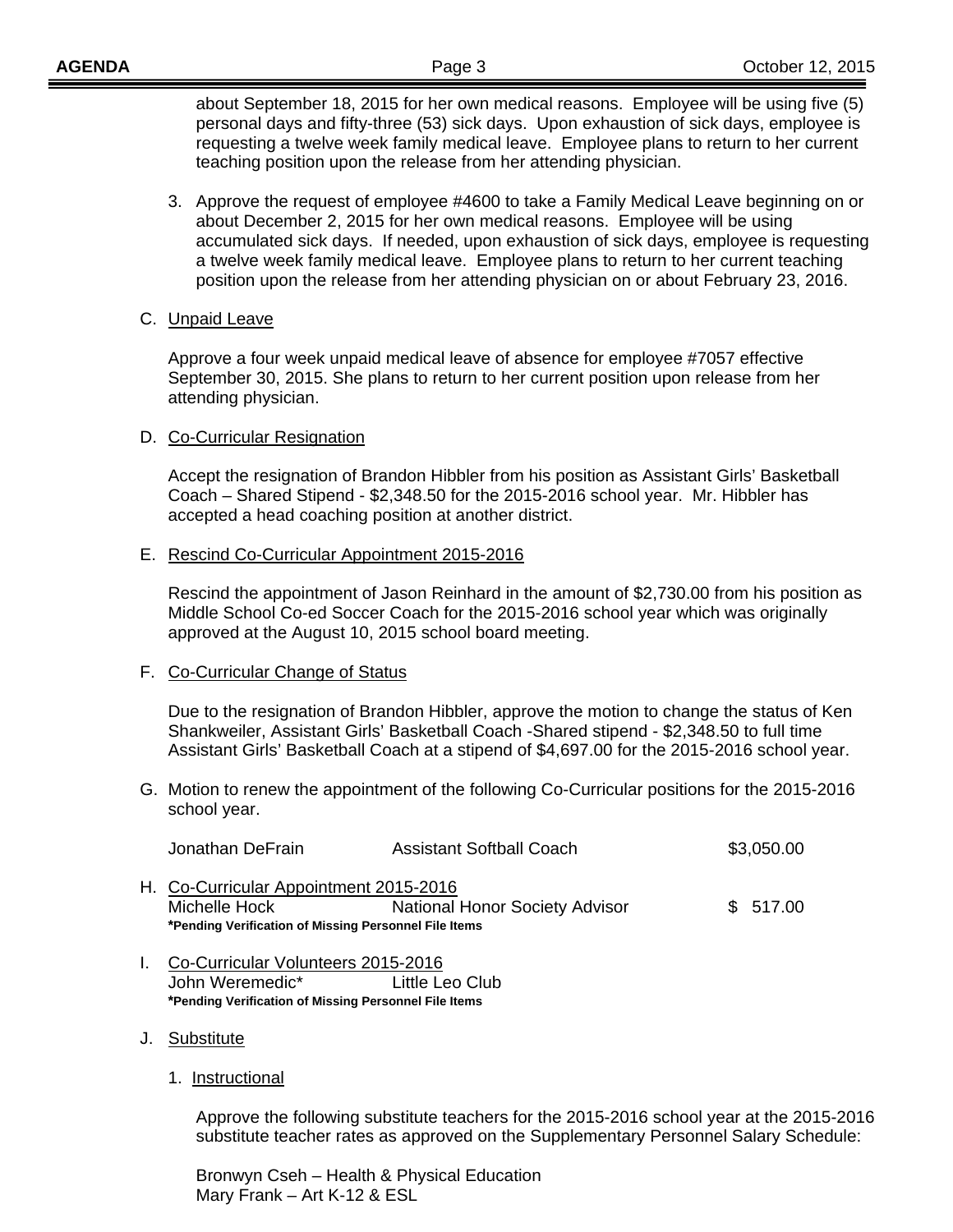Cynthia Fritzinger - Elementary Samantha Lilly – Elementary & Special Education Stephen Reimert – Social Studies Linda Sarver – Art K-12 Patricia Sottolano – CLIU Guest Teacher

- 2. Non-Instructional
	- a. Approve the following individual as substitute secretary/aide for the 2015-2016 school year at the 2015-2016 substitute rate as approved on the Supplementary Personnel Salary Schedule:

Shelly Pender

K. Unpaid Volunteers

Lori-Beth Guelcher\* Anna Mary Milot\* JoAnne Sipos\* Janet McKelvey\* Debbie Siglin **\* Pending Verification of Missing Personnel File Items** 

# **V. CONFERENCES**

### **VI. POLICY**

- A. Board Policy First Reading
	- 1. Approve school board policy #137 Programs Home Education Programs, as presented after first reading. **(Attachment #4)**
	- 2. Approve school board policy #138 Programs English as a Second Language/Bilingual Education Programs, as presented after first reading. **(Attachment #5)**
	- 3. Approve school board policy #304.1 Merged Employee Section Conflict of Interest, as presented after first reading. **(Attachment #6)**
	- 4. Approve school board policy #311 Merged Employee Section Suspensions and Furloughs, as presented after first reading. **(Attachment #7)**
	- 5. Approve school board policy #318 Merged Employee Section Penalties for Tardiness, as presented after first reading. **(Attachment #8)**
	- 6. Approve school board policy #319 Merged Employee Section Outside Activities, as as presented after first reading. **(Attachment #9)**
	- 7. Approve school board policy #320 Merged Employee Section Freedom of Speech In Non-school Settings, as presented after first reading. **(Attachment #10)**
	- 8. Approve school board policy #321 Merged Employee Section Political Activities, as presented after first reading. **(Attachment #11)**
	- 9. Approve school board policy #322 Merged Employee Section Gifts, as presented after first reading. **(Attachment #12)**
	- 10. Approve school board policy #323 Merged Employee Section Tobacco Use, as presented after first reading. **(Attachment #13)**
	- 11. Approve school board policy #325 Merged Employee Section Dress and Grooming, as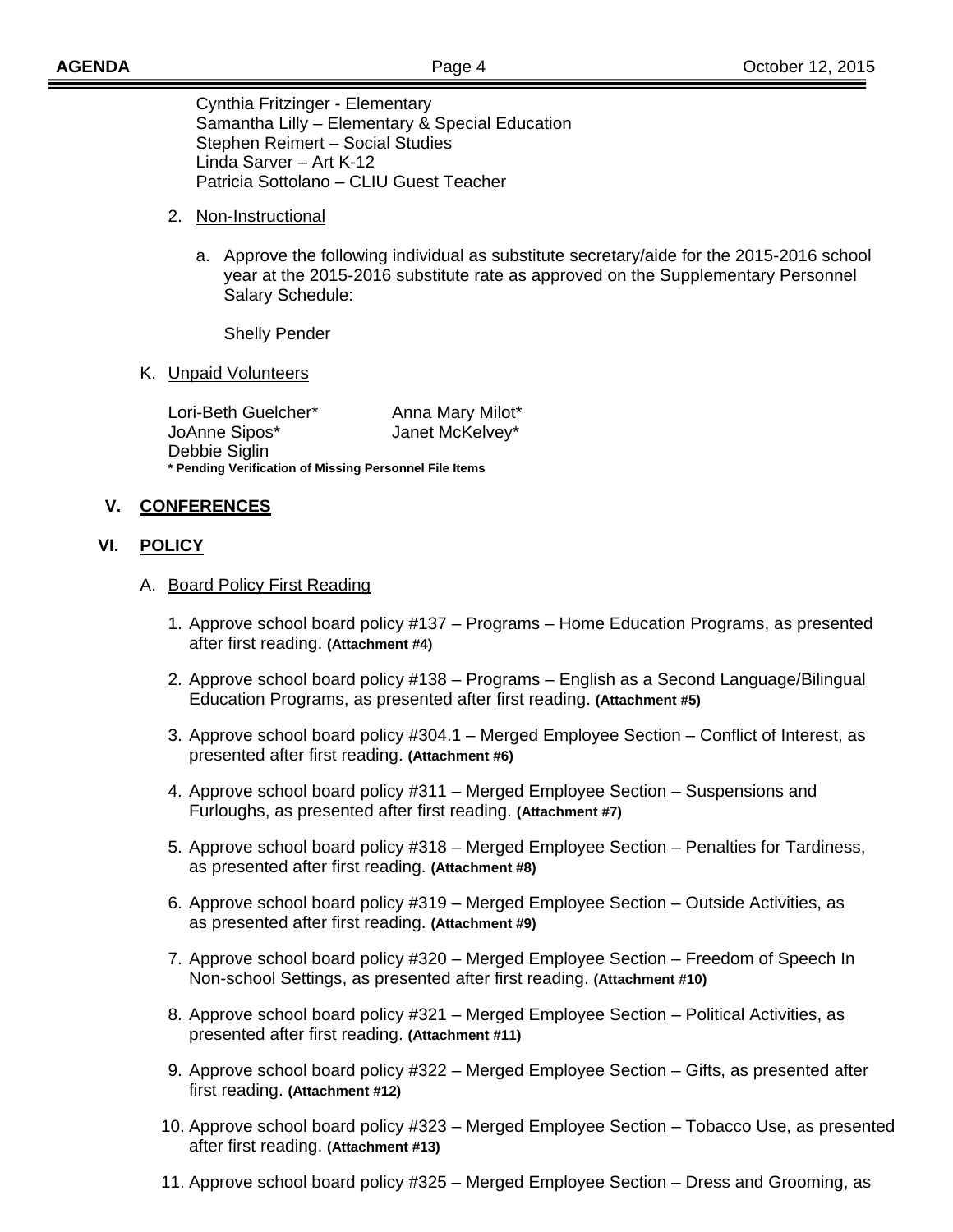Presented after first reading. **(Attachment #14)** 

- 12. Approve school board policy #326 Merged Employee Section Complaint Process, as presented after first reading. **(Attachment #15)**
- 13. Approve school board policy #328 Merged Employee Section Compensation Plans/Salary Schedules, as presented after first reading. **(Attachment #16)**
- 14. Approve school board policy #334 Merged Employee Section Sick Leave, as presented after first reading. **(Attachment #17)**
- 15. Approve school board policy #335 Merged Employee Section Family and Medical Leaves, as presented after first reading. **(Attachment #18)**
- 16. Approve school board policy #338.1 Merged Employee Section Compensated Professional Leaves, as presented after first reading. **(Attachment #19)**
- 17. Approve school board policy #339 Merged Employee Section Uncompensated Leave, as presented after first reading. **(Attachment #20)**
- 18. Approve school board policy #342 Merged Employee Section Jury Duty, as presented after first reading. **(Attachment #21)**
- 19. Approve school board policy #343 Merged Employee Section Paid Holidays, as presented after first reading. **(Attachment #22)**
- 20. Approve school board policy #349 Merged Employee Section Early Retirement Incentive (ERI), as presented after first reading. **(Attachment #23)**
- 21. Approve school board policy #918 Community Title I Parent Involvement, as presented after first reading. **(Attachment #24)**

#### B. Board Policy Second Reading

- 1. Approve school board policy #246 Pupils Student Wellness, as presented after second reading. **(Attachment #25)**
- 2. Approve school board policy #249 Pupils Bullying/Cyberbullying, as presented after second reading. **(Attachment #26)**
- 3. Approve school board policy #301 Employees Creating a Position, as presented after second reading. **(Attachment #27)**

#### C. Homebound Instruction

It is recommended that the Board of Education grant homebound instruction for a  $12<sup>th</sup>$  grade student, Student No.160100 for five hours per week, effective September 22, 2015 and continuing until approximately November 22, 2015.

### **VII. CURRICULUM AND INSTRUCTION**

### **VIII. OLD BUSINESS**

#### **IX. NEW BUSINESS**